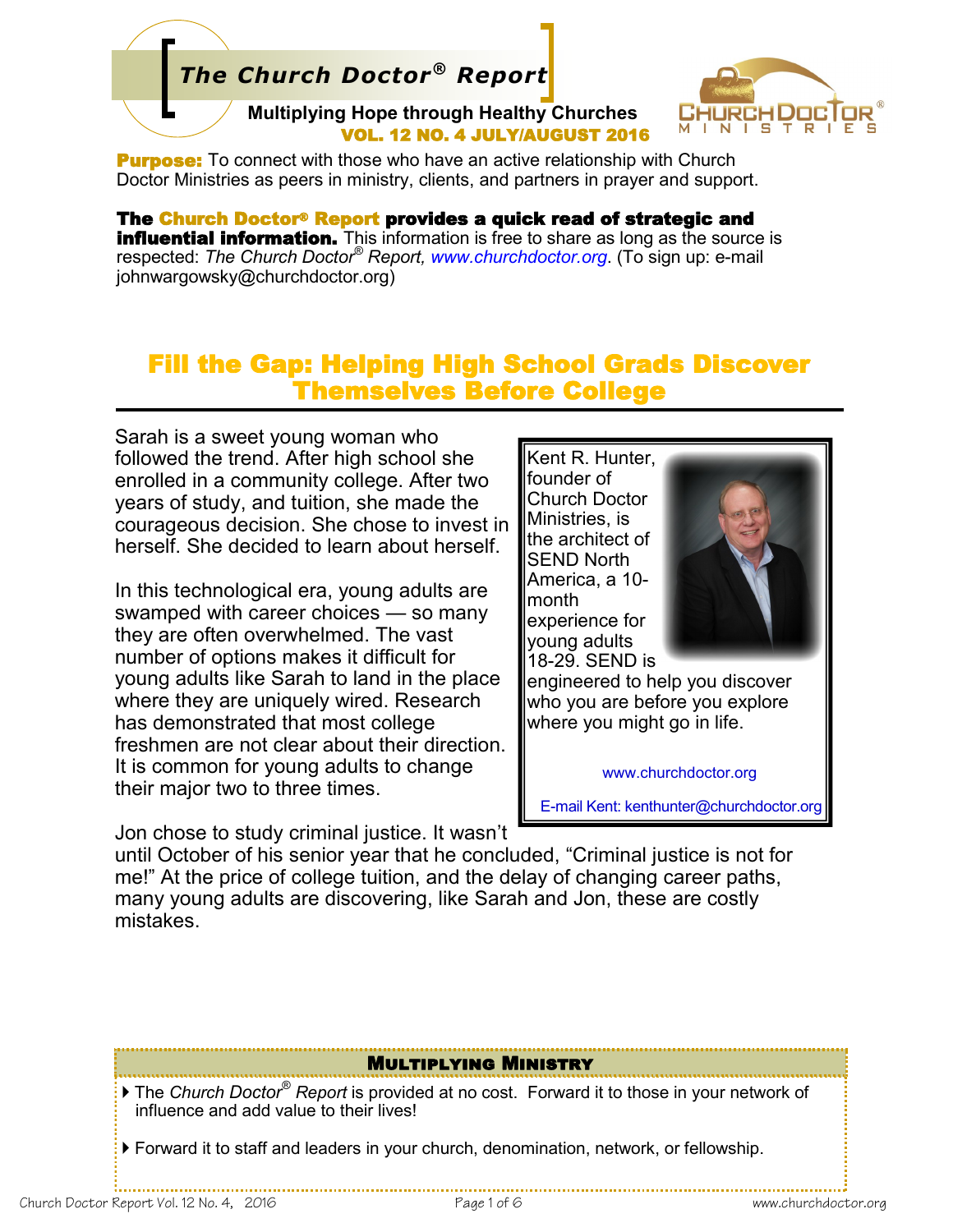## Don't Go to College…Yet

Sarah and Jon, like millions of other young adults, have no idea (or the wrong idea) about their career paths. Many have experienced education without personal reflection. Every person has a unique identity. Discovering it contributes to a good match for their perfect journey. The challenge is to discover which path is best.

Most of the countries in Europe have discovered a cultural norm that is only beginning to take hold in North America. It is the practice of a "gap" year. The gap year is now becoming a positive option on this side of the Atlantic.

The gap year gives permission for students graduating from secondary school/high school to take a year off before attending university. It is considered a year of discovery outside of

In the gap year, the focus changes from academic classroom to world experience.

academics. The concept can be abused. Some young adults spend the year as an extended party. However, most do something meaningful: travel the world, explore different jobs, learn by experience, and gain wisdom. In the gap year, the focus changes from academic classroom to world experience. In the process, many learn about themselves. It is the year when young adults may not become *smarter* but definitely become *wiser*.

### Cutting-Edge Changes

A recent study was developed to address the challenges faced by college admission officers. The study, *Turning the Tide*, was conducted by researchers at Harvard and the Education Conservatory. The study encourages young adults to work or volunteer for a substantial amount of time before applying for college. Researchers encourage aspiring college students to commit to a few extracurricular activities to "understand that character is as important as achievement."

The concept of character is related to wisdom. Hugh Delehanty, a freelance journalist and former Editor in Chief with AARP, reflects on information from a Stanford researcher on happiness and contentment. These are slippery concepts that mean different things to different people. Delehanty says

happiness is about engagement and meaning: progressing toward your goals. The Stanford research reflects that, generally, older people are happier. Why? Because they are emotionally wiser. Wisdom, not education, is the key. The Stanford report says, "…your attitude and how you think and behave can have a lot of influence on your level of happiness." A carefully developed gap year experience can provide wisdom and develop positive attitudes in young adults.

### A Broken System

The research shows that attending college immediately after high school may not be the best approach. Michael Borba, an educational psychologist, asks an important question: "What trait do kids really need to be happy and successful?" Borba says the answer surprises most parents: "Empathy." He says, "More than using tests or earning fancy degrees, kids — and adults — who appreciate the people around them are

"…character is as important as achievement."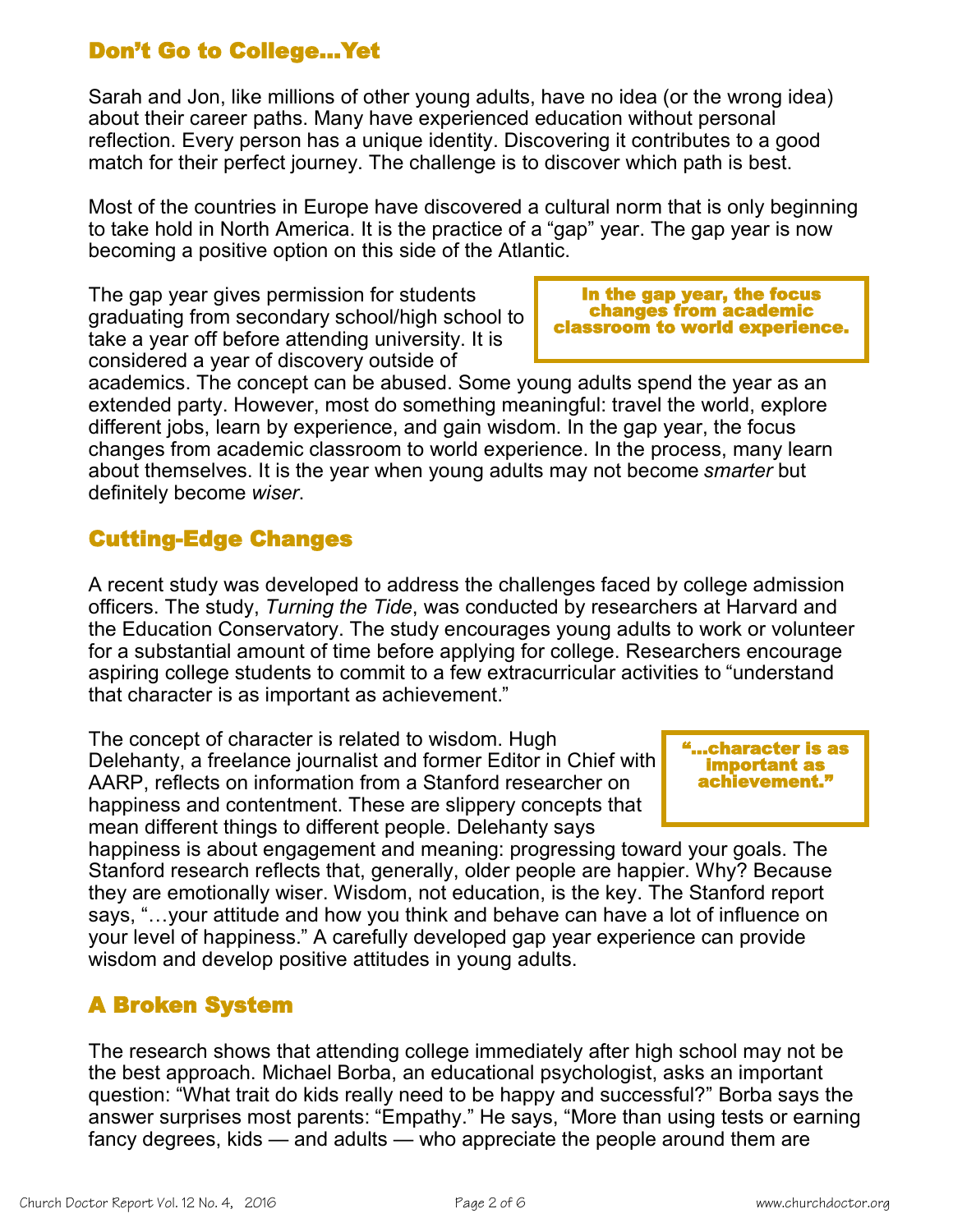better able to collaborate, innovate, and problem solve…and they're happier, too."

Wouldn't that make a better college student? In his book, *UnSelfie: Why Empathetic Kids Succeed in Our All-About-Me World*, Borba quotes one study that estimates narcissism rates among college students are up 58% versus three decades ago. This, he says, has given rise to a culture of bullying, cheating, and unhappiness. "Seventy percent of college kids admit to cheating in class, and 1/3 of all college students report having felt so depressed that they had trouble functioning."

## Are You Ready?

For decades, American parents who "care" have been pushing their kids toward college. Why? To make more money? Get a better job? At the risk of sounding antiintellectual (I do have several degree letters after my name), the present system seems rushed. It is definitely not working well, not even if finances alone are the measuring stick.

Dr. Fritz Grupe, founder of MyMajors.com, claims that 70-80% of students change their major. More than half change their major up to three times. What is the cost of that? A college education has more return on investment in the U.S. than in any other nation, according to Rachel Beckstead. A high school graduate will earn 84% less than a typical graduate from a four-year college. While 70% of Americans will study at a four-year college, less than 2/3 will graduate. Thirty percent of college and university students drop out the first year.

The nagging question is: how ready are students for college? Of course, that includes issues about grades and test scores. But are they ready in the area of human development? The deeper you dig into the issues, the better the gap year sounds.

# Key Resources

- Beckstead, Rachel. "College Dropout Statistics." College Dropout Statistics. Accessed June 13, 2016. [http://www.collegeatlas.org/college](http://www.collegeatlas.org/college-dropout.html.%20)[dropout.html.](http://www.collegeatlas.org/college-dropout.html.%20)
- Barbara, Michael. "Why Kids Need More Empathy." Time, Vol.187, No. 21 (June 6, 2016) p.23.
- Bidwell, Allie. "Student Loan Expectations: Myth vs. Reality." US News. October 7, 2014. Accessed June 13, 2016. [http://www.usnews.com/news/](http://www.usnews.com/news/blogs/data-mine/2014/10/07/student-loan-expectations-myth-vs-reality.%20) blogs/data-[mine/2014/10/07/student](http://www.usnews.com/news/blogs/data-mine/2014/10/07/student-loan-expectations-myth-vs-reality.%20)-loan[expectations](http://www.usnews.com/news/blogs/data-mine/2014/10/07/student-loan-expectations-myth-vs-reality.%20)-myth-vs-reality.
- Borba, Michele. *Unselfie: Why Empathetic Kids Succeed in Our All-about-me World*. New York, NY: Touchstone, 2016.
- Carlozo, Lou. "Why College Students Stop Short of a Degree." Reuters. March 27, 2012. Accessed June 13, 2016. [http://www.reuters.com/article/](http://www.reuters.com/article/us-attn-andrea-education-dropouts-idUSBRE82Q0Y120120327.%20) us-attn-andrea-[education](http://www.reuters.com/article/us-attn-andrea-education-dropouts-idUSBRE82Q0Y120120327.%20)-dropouts[idUSBRE82Q0Y120120327.](http://www.reuters.com/article/us-attn-andrea-education-dropouts-idUSBRE82Q0Y120120327.%20)
- "Choosing the Right Job for the Right Reason." Focus on the Family. Accessed May 26, 2016. [http://](http://www.focusonthefamily.com/lifechallenges/life-transitions/making-a-career-change/choosing-the-right-job-for-the-right-reason) [www.focusonthefamily.com/lifechallenges/life](http://www.focusonthefamily.com/lifechallenges/life-transitions/making-a-career-change/choosing-the-right-job-for-the-right-reason)[transitions/making](http://www.focusonthefamily.com/lifechallenges/life-transitions/making-a-career-change/choosing-the-right-job-for-the-right-reason)-a-career-change/choosingthe-right-job-for-the-right-[reason.](http://www.focusonthefamily.com/lifechallenges/life-transitions/making-a-career-change/choosing-the-right-job-for-the-right-reason)
- **"**Common Career Mistakes and How to Avoid Them." Focus on the Family. Accessed May 26, 2016. [http://www.focusonthefamily.com/lifechallenges/](http://www.focusonthefamily.com/lifechallenges/life-transitions/making-a-career-change/making-common-career-mistakes-and-how-to-avoid-them) life-[transitions/making](http://www.focusonthefamily.com/lifechallenges/life-transitions/making-a-career-change/making-common-career-mistakes-and-how-to-avoid-them)-a-career-change/makingcommon-career-[mistakes](http://www.focusonthefamily.com/lifechallenges/life-transitions/making-a-career-change/making-common-career-mistakes-and-how-to-avoid-them)-and-how-to-avoid[them.](http://www.focusonthefamily.com/lifechallenges/life-transitions/making-a-career-change/making-common-career-mistakes-and-how-to-avoid-them)
- Elder, Gerri. "College Student Bankruptcy Is a Real Issue." Bankruptcy Rising for College Students: Early 20-Somethings Beware. Accessed June 13, 2016. [http://www.totalbankruptcy.com/news/](http://www.totalbankruptcy.com/news/articles/credit-cards/college-student-bankruptcy.aspx) articles/credit-[cards/college](http://www.totalbankruptcy.com/news/articles/credit-cards/college-student-bankruptcy.aspx)-student[bankruptcy.aspx.](http://www.totalbankruptcy.com/news/articles/credit-cards/college-student-bankruptcy.aspx)
- Frizell, Sam. "Student Loans Are Ruining Your Life. Now They're Ruining the Economy, Too." Time. February 26, 2014. Accessed June 13, 2016. [http://time.com/10577/student](http://time.com/10577/student-loans-are-ruining-your-life-now-theyre-ruining-the-economy-too/.%20)-loans-are-ruining -your-life-now-theyre-ruining-the-[economy](http://time.com/10577/student-loans-are-ruining-your-life-now-theyre-ruining-the-economy-too/.%20)-too/.
- Goodman, Leah McGrath. "Millennial College Graduates: Young, Educated, Jobless." Newsweek. May 27, 2015. Accessed June 13, 2016. [http://www.newsweek.com/2015/06/05/](http://www.newsweek.com/2015/06/05/millennial-college-graduates-young-educated-jobless-335821.html.%20) millennial-college-[graduates](http://www.newsweek.com/2015/06/05/millennial-college-graduates-young-educated-jobless-335821.html.%20)-young-educatedjobless-[335821.html.](http://www.newsweek.com/2015/06/05/millennial-college-graduates-young-educated-jobless-335821.html.%20)
- Gray, Eliza. "The New College Application." Time, Vol.187, No.14 (April 18, 2016) pp.48-51.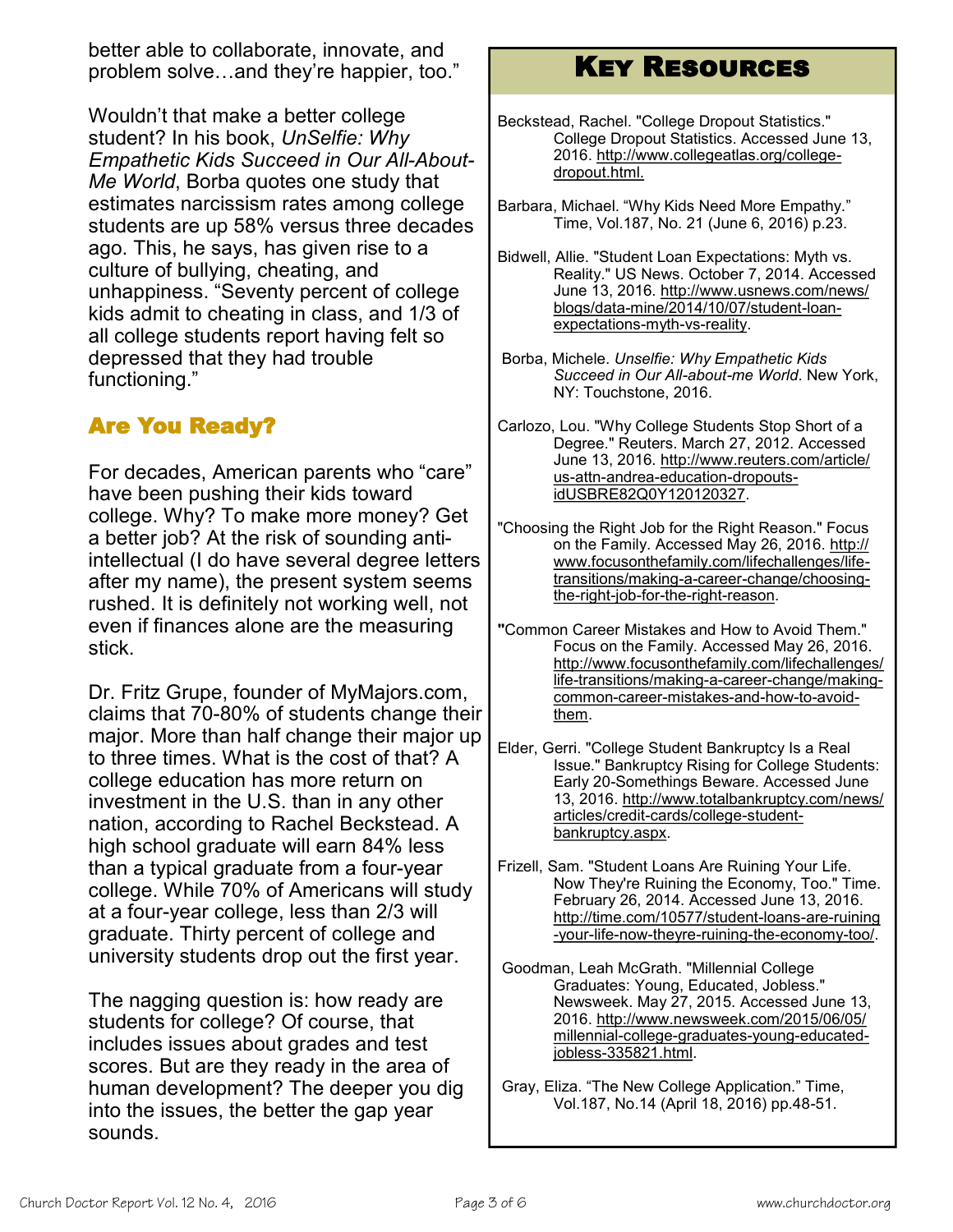### Financial Realities

The cost of college education has increased more than any other element of our society. By 2010, the student loan debt has already exceeded all consumer credit card debt — for the first time in history! The cost of education is increasing. So is the number of dropouts. Already in 2010, the Organization for Economic Co-Operation Development reported how much the U.S. dropped in college completion. Among 18 countries tracked in the report, the U.S. finished dead last for the percentage of students who completed college.

According to a 2014 survey conducted by Citizens Financial Group, "The average bachelor's degree holder takes 21 years to pay off his or her loans." Brenden Coughlin, President of Education Finance for Citizens Financial Group, says that, of the former students surveyed, 23% say they are unable to make payments on their loans, 43% have entered into a deferment and just 8% have refinanced their loans. Of course, refinancing requires a qualifying credit score, which most students can't achieve.

Mark Kanterowitz, a publisher at Advisors (a group of websites about planning and paying for college) provides statistics for the graduating class of 2015. That class will be the most indebted ever. 2016 is likely to continue the trend, which has demonstrated steady increase since 2005, when the average debt per borrower for the graduating class was \$20,000. Last year, 2015, it was \$35,000, up \$15,000 in just 10 years.

Many young adults may not realize the real cost of a loan. To complete a four-year degree will cost around \$88,000. According to the Sallie Mae student loan calculator, if a loan is at a fixed rate of 5.75%, the total cost of a loan will average out to approximately \$147,000. The most common re-payment schedule is ending after 15 to 18 years, but some repayment options may be spread to as much as 25 years. Gerri Elder at TotalBankruptcy.com says, "People in their early 20s, many of them

## Key Resources

Guinness, Os. *The Call: Finding and Fulfilling the Central Purpose of Your Life*. Edinburgh: Thomas Nelson, 1998.

"How Long Does It Take to Pay Off College Loans?" Best Value Schools. Accessed June 13, 2016. [http://www.bestvalueschools.com/faq/how](http://www.bestvalueschools.com/faq/how-long-does-it-take-to-pay-off-college-loans/.%20)-long -does-it-take-to-pay-off-[college](http://www.bestvalueschools.com/faq/how-long-does-it-take-to-pay-off-college-loans/.%20)-loans/.

"How Long Does It Take to Pay off Federal Student Loans?" Consumer Financial Protection Bureau. Accessed June 13, 2016. [http://](http://www.consumerfinance.gov/askcfpb/597/how-long-does-it-take-pay-federal-student-loans.html.%20) [www.consumerfinance.gov/askcfpb/597/how](http://www.consumerfinance.gov/askcfpb/597/how-long-does-it-take-pay-federal-student-loans.html.%20)long-does-it-take-pay-federal-[student](http://www.consumerfinance.gov/askcfpb/597/how-long-does-it-take-pay-federal-student-loans.html.%20)[loans.html.](http://www.consumerfinance.gov/askcfpb/597/how-long-does-it-take-pay-federal-student-loans.html.%20)

Kingkade, Tyler. "Student Debt Repayment Causes Concern Among Many Borrowers." The Huffington Post. June 26, 2013. Accessed June 13, 2016. [http://](http://www.huffingtonpost.com/2013/06/26/student-debt-repayment_n_3500251.html.%20) [www.huffingtonpost.com/2013/06/26/student](http://www.huffingtonpost.com/2013/06/26/student-debt-repayment_n_3500251.html.%20)debt-[repayment\\_n\\_3500251.html.](http://www.huffingtonpost.com/2013/06/26/student-debt-repayment_n_3500251.html.%20)

- Lyubomirsky, Sonja. "A Conversation With Sonja Lyubomirsky." AARP Bulletin. (June,2016) p.30.
- MacArthur, John. *Found: God's Will: Find the Direction and Purpose God Wants for Your Life*. Colorado Springs, CO: David C. Cook, 2012.
- MacArthur, John. *The Quest for Character*. Nashville, TN: Countryman, a Division of Thomas Nelson, 2006.
- Otani, Akane. "The College Dropout Problem May Not Be as Bad as the Government Says." Bloomberg.com. February 24, 2015. Accessed June 13, 2016. [http://www.bloomberg.com/](http://www.bloomberg.com/news/articles/2015-02-24/the-college-dropout-problem-may-not-be-as-bad-as-the-government-says) [news/articles/2015](http://www.bloomberg.com/news/articles/2015-02-24/the-college-dropout-problem-may-not-be-as-bad-as-the-government-says)-02-24/the-college-dropout[problem](http://www.bloomberg.com/news/articles/2015-02-24/the-college-dropout-problem-may-not-be-as-bad-as-the-government-says)-may-not-be-as-bad-as-the[government](http://www.bloomberg.com/news/articles/2015-02-24/the-college-dropout-problem-may-not-be-as-bad-as-the-government-says)-says.
- Owens, Eric. "Survey: 14 PERCENT Of 2015 College Grads Have Real Jobs." The Daily Caller. May 15, 2015. Accessed June 13, 2016. [http://](http://dailycaller.com/2015/05/15/just-14-percent-of-this-years-college-grads-have-real-jobs-waiting/.%20) [dailycaller.com/2015/05/15/just](http://dailycaller.com/2015/05/15/just-14-percent-of-this-years-college-grads-have-real-jobs-waiting/.%20)-14-percent-ofthis-years-[college](http://dailycaller.com/2015/05/15/just-14-percent-of-this-years-college-grads-have-real-jobs-waiting/.%20)-grads-have-real-jobs[waiting/.](http://dailycaller.com/2015/05/15/just-14-percent-of-this-years-college-grads-have-real-jobs-waiting/.%20)
- Peck, Emily. "The Class of 2015 Is In For A Rude Awakening On Pay." The Huffington Post. May 12, 2015. Accessed June 13, 2016. [http://](http://www.huffingtonpost.com/2015/05/12/college-grad-starting-salary_n_7265090.html.%20) [www.huffingtonpost.com/2015/05/12/college](http://www.huffingtonpost.com/2015/05/12/college-grad-starting-salary_n_7265090.html.%20)grad-starting-salary\_n\_7265090.html.

Plumer, Brad. "Only 27 Percent of College Grads Have a Job Related to Their Major." Washington Post. May 20, 2013. Accessed June 13, 2016. [https://www.washingtonpost.com/news/wonk/](https://www.washingtonpost.com/news/wonk/wp/2013/05/20/only-27-percent-of-college-grads-have-a-job-related-to-their-major/.%20) [wp/2013/05/20/only](https://www.washingtonpost.com/news/wonk/wp/2013/05/20/only-27-percent-of-college-grads-have-a-job-related-to-their-major/.%20)-27-percent-of-collegegrads-have-a-job-related-to-their-[major/.](https://www.washingtonpost.com/news/wonk/wp/2013/05/20/only-27-percent-of-college-grads-have-a-job-related-to-their-major/.%20)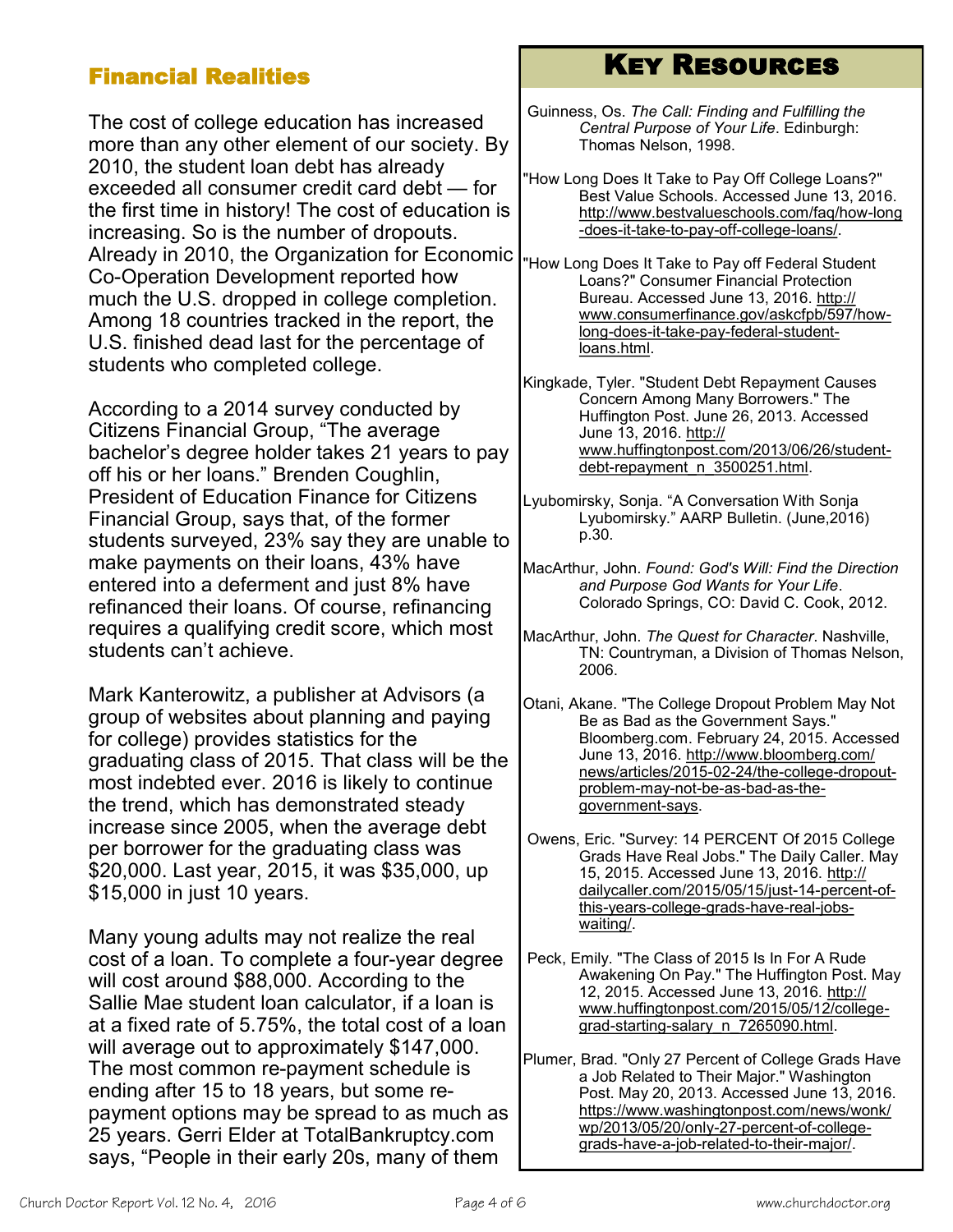college students, are among the fastestgrowing group of Americans filing for bankruptcy."

Income and job placement are at the other side of the financial equation. It's a bleak picture. According to Leah McGrath Goodman, writing for NewsWeek.com, "Millennials face higher tuition and loan debt as well as stiffer competition when they enter the workforce. They get lower earnings compared with the nation's median income." In an AfterCollege poll conducted a year ago, only 13% of graduate degree recipients started real jobs after they received their diplomas. In a study by Jason Abel and Richard Dietz, of the Federal Reserve Bank of New York, just 27% of college graduates in recent years had a job that was closely related to their major. According to the Economic Policy Institute, since the year 2000, graduates have seen their hourly pay fall from \$18.41 to \$17.94. Many college graduates end up "underemployed" in jobs that don't require a degree. The best employers want to hire those with real-life experience beyond whatever degree they have earned.

### Filling the Gap

The dynamics of college education include challenges most of us cannot change. Yet, there is important guidance you can give students looking toward the end of high school. If you are a parent, guidance counselor, civic leader, or media voice, there are some things you can do to encourage this challenged millennial generation.

First, promote the gap year. Help high school seniors consider a year to grow in experience, character, and wisdom, particularly with knowledge about their gifts, talents, uniqueness, and strengths.

Look for a 10-month to one-year training experience that focuses on values, builds character, fosters growth in real-life

## Key Resources

- Poppick, Susie. "Here's What the Average Grad Makes Right Out of College." Time. April 22, 2015. Accessed June 13, 2016. [http://time.com/](http://time.com/money/3829776/heres-what-the-average-grad-makes-right-out-of-college/.%20) [money/3829776/heres](http://time.com/money/3829776/heres-what-the-average-grad-makes-right-out-of-college/.%20)-what-the-average-gradmakes-right-out-of-[college/.](http://time.com/money/3829776/heres-what-the-average-grad-makes-right-out-of-college/.%20)
- Potter, Andrew, Amanda Whitener, and Jan Sikorsky. "Envision Blog." Taking Steps in High School toward a College Major. October 23, 2014. Accessed June 13, 2016. [https://](https://www.envisionexperience.com/blog/taking-steps-in-high-school-toward-a-college-major.%20) [www.envisionexperience.com/blog/taking](https://www.envisionexperience.com/blog/taking-steps-in-high-school-toward-a-college-major.%20)-stepsin-high-school-toward-a-[college](https://www.envisionexperience.com/blog/taking-steps-in-high-school-toward-a-college-major.%20)-major.

[www.Sendnorthamerica.com.](http://www.Sendnorthamerica.com)

- Sparshott, Jeffrey. "Congratulations, Class of 2015. You're the Most Indebted Ever (For Now)." WSJ. May 8, 2015. Accessed June 13, 2016. [http://blogs.wsj.com/economics/2015/05/08/](http://blogs.wsj.com/economics/2015/05/08/congratulations-class-of-2015-youre-the-most-indebted-ever-for-now/.%20) [congratulations](http://blogs.wsj.com/economics/2015/05/08/congratulations-class-of-2015-youre-the-most-indebted-ever-for-now/.%20)-class-of-2015-youre-the-most[indebted](http://blogs.wsj.com/economics/2015/05/08/congratulations-class-of-2015-youre-the-most-indebted-ever-for-now/.%20)-ever-for-now/.
- "Underemployment of College Graduates." The CCAP. January 28, 2013. Accessed June 13, 2016. [http://centerforcollegeaffordability.org/research/](http://centerforcollegeaffordability.org/research/studies/underemployment-of-college-graduates/.%20) [studies/underemployment](http://centerforcollegeaffordability.org/research/studies/underemployment-of-college-graduates/.%20)-of-college[graduates/.](http://centerforcollegeaffordability.org/research/studies/underemployment-of-college-graduates/.%20)

Waldron, Travis. "Study: Nearly Half of America's College Students Drop Out Before Receiving A Degree." ThinkProgress RSS. March 28, 2012. Accessed June 13, 2016. [http://](http://thinkprogress.org/education/2012/03/28/453632/half-college-students-drop-out/) [thinkprogress.org/](http://thinkprogress.org/education/2012/03/28/453632/half-college-students-drop-out/) [education/2012/03/28/453632/half](http://thinkprogress.org/education/2012/03/28/453632/half-college-students-drop-out/)-college[students](http://thinkprogress.org/education/2012/03/28/453632/half-college-students-drop-out/)-drop-out/.

Weissmann, Jordan. "America's Awful College Dropout Rates, in Four Charts." Slate Magazine. November 19, 2014. Accessed June 13, 2016. [http://www.slate.com/blogs/](http://www.slate.com/blogs/moneybox/2014/11/19/u_s_college_dropouts_rates_explained_in_4_charts.html.%20) [moneybox/2014/11/19/](http://www.slate.com/blogs/moneybox/2014/11/19/u_s_college_dropouts_rates_explained_in_4_charts.html.%20) [u\\_s\\_college\\_dropouts\\_rates\\_explained\\_in\\_4\\_c](http://www.slate.com/blogs/moneybox/2014/11/19/u_s_college_dropouts_rates_explained_in_4_charts.html.%20) [harts.html.](http://www.slate.com/blogs/moneybox/2014/11/19/u_s_college_dropouts_rates_explained_in_4_charts.html.%20)